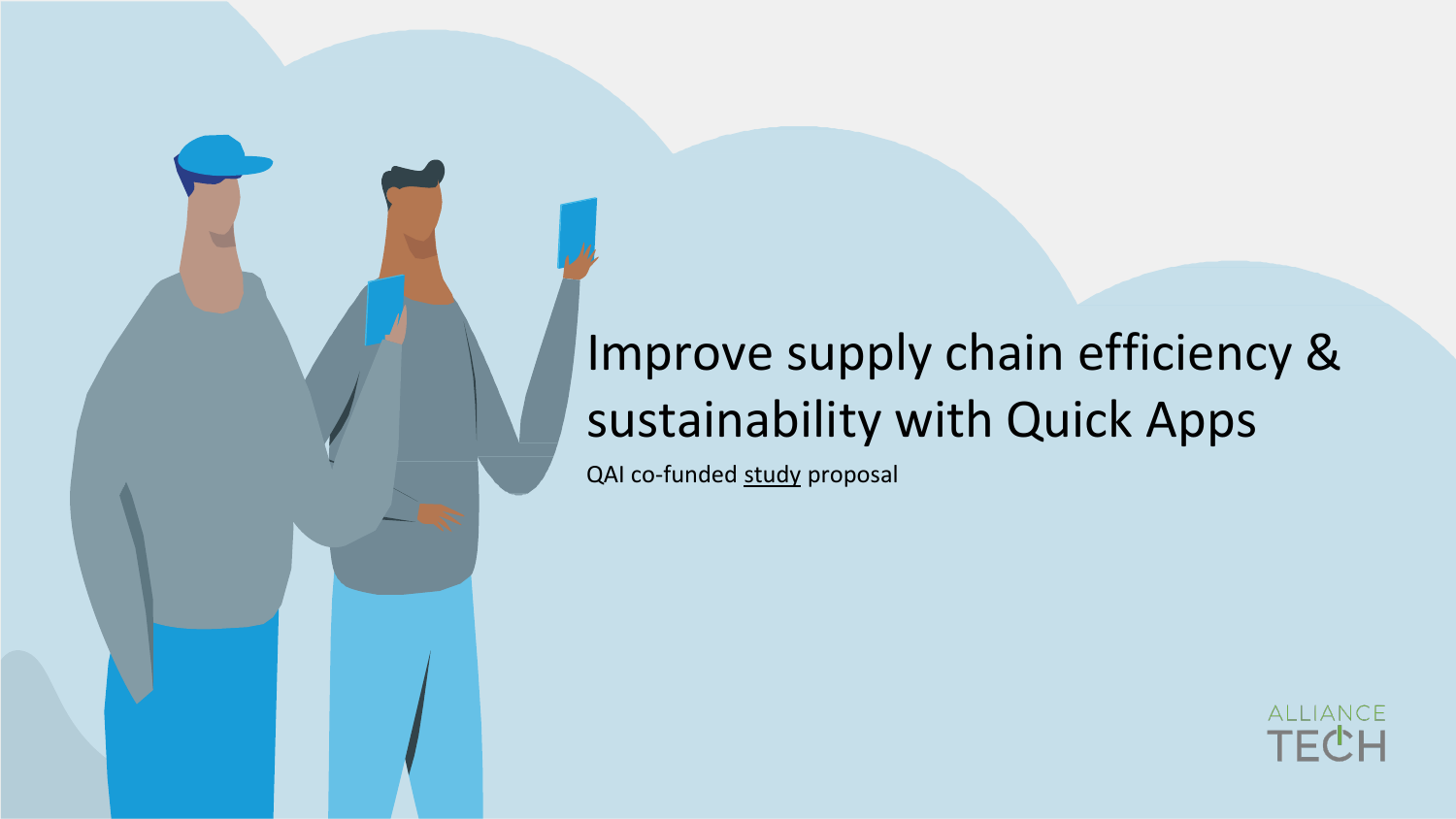

### **[Alliance Tech](https://alliance-tech.org/)**

#### **The European Alliance for Technology Development**

• Bringing together Eastern European talent pools and entrepreneurial energy, with Western European innovation domains

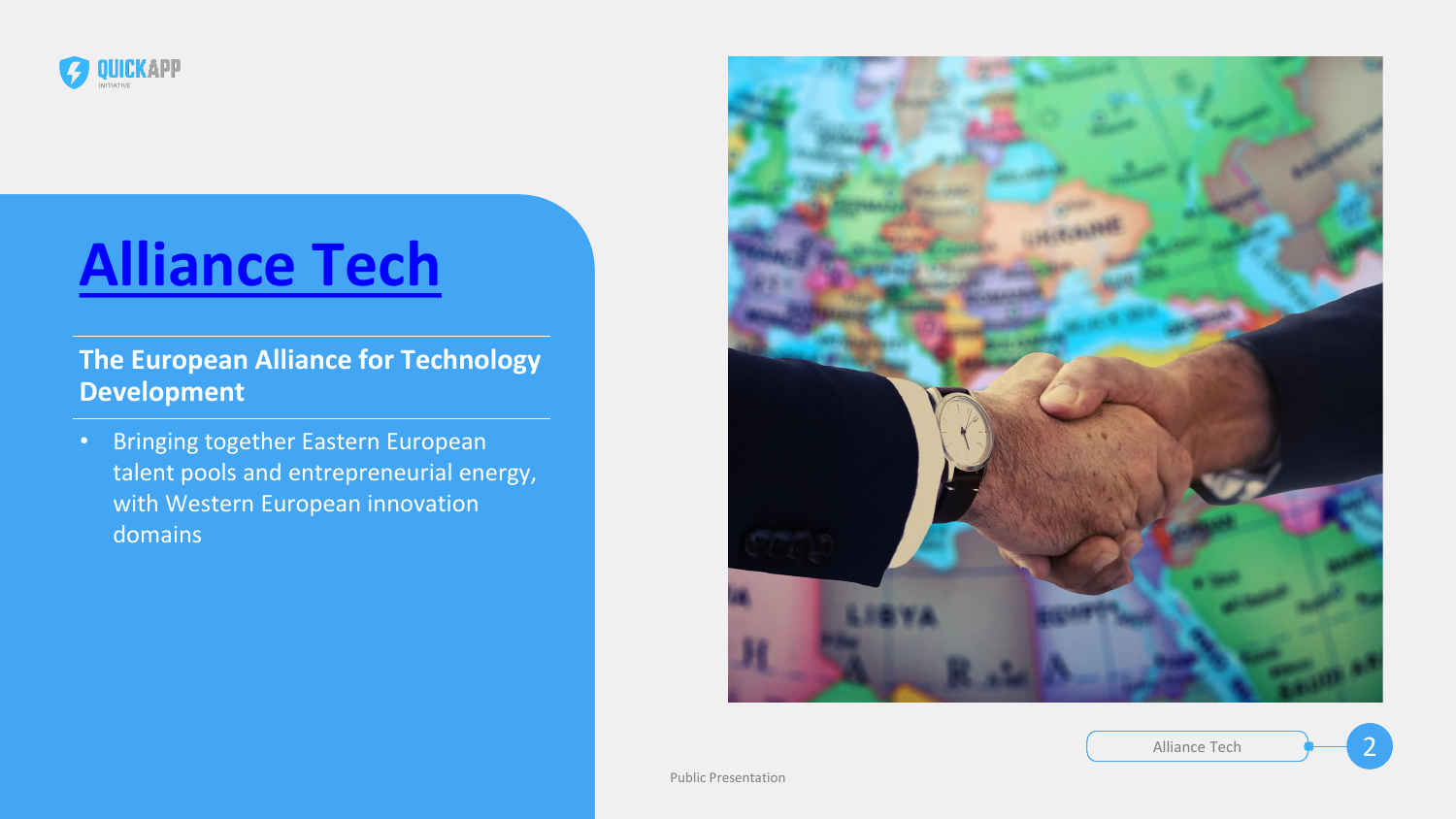## About Alliance Tech.

#### **INTEGRATION INTO INDUSTRIAL VALUE CHAINS**

**CROSS-EUROPEAN PARTNERSHIPS** 

A set of practice-based methodologies to develop and deploy innovative technologies within existing or emerging value chains.

Enabling collaborations and alliances between private or private players from across the continent

www.alliance-tech.eu

- A non-profit organization created in 2020 and based in Paris
- Fosters the emergence of transformative technologies across sustainable geo-innovation zones
- Offers a co-creation framework for investors, entrepreneurs, private and public sector leaders, academia and R&D centers across and beyond the European continent
- Multiple advisors and partners cover areas such as Digital Health, Fashion Tech, Food Tech, Industrial Tech, Digital Commerce and Fintech
- Alliance Tech activities prioritize Integration Programs, and Resilience, Sustainability & Innovation (RSI)
- Advisors from 8 countries, 20 partners including funds, universities, public institutions across Europe, 7 ongoing projects



#### **EAST-WEST ACCELERATION**

An international acceleration offer designed specifically for startups from Eastern Europe and their supporting institutions.

3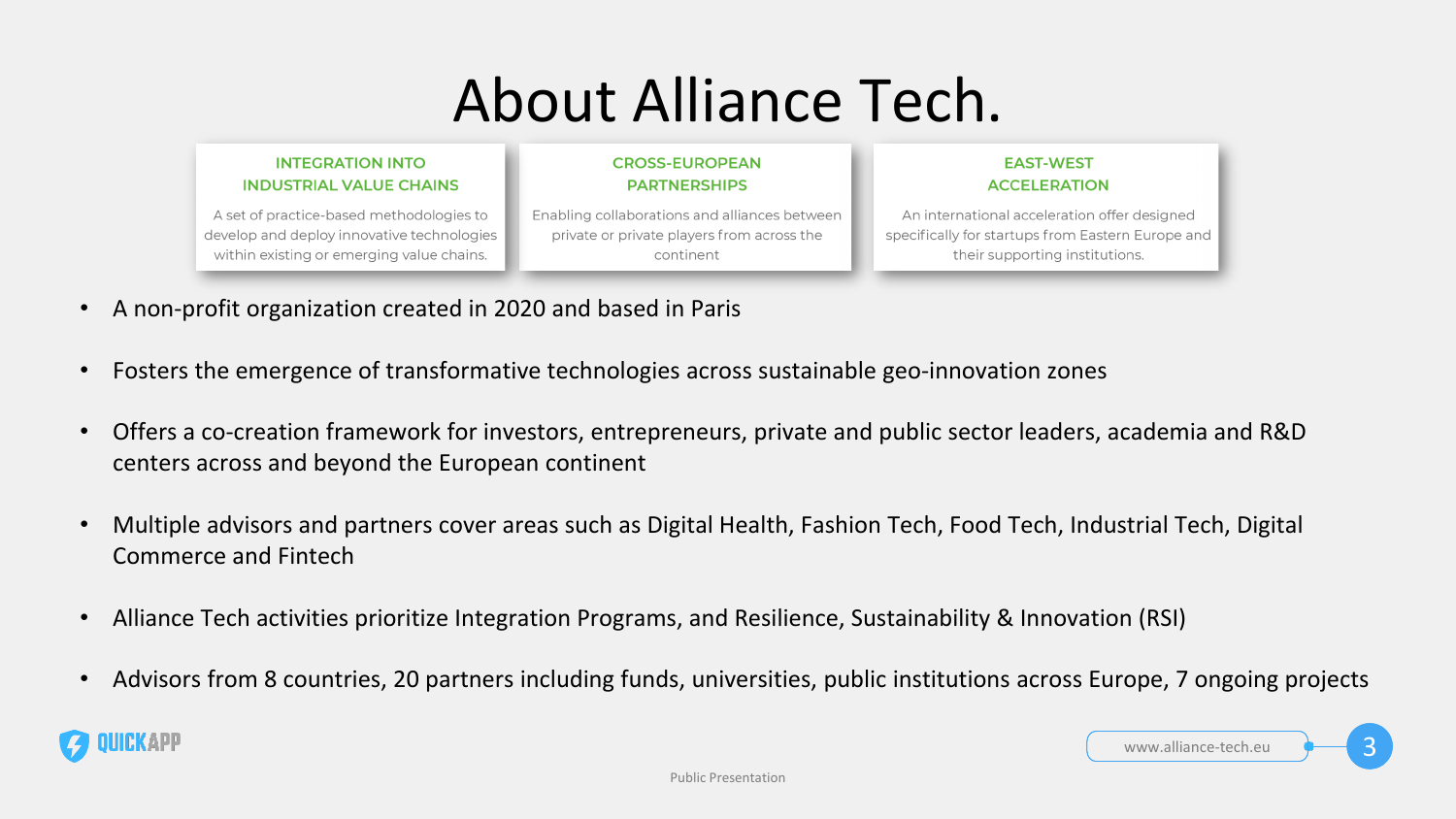

### **The proposal**

#### **Research. QuickApps in the emerging apparel and footwear industry model**



4

- Model the emerging digitalized sustainable apparel and footwear industry and the place and role of QAs as a source of data across the value chain.
- Key market benefits: sectoral adoption of QAs, new source of revenues from customer and B2B data collected by QAs
- Research duration: 3 months. Costs Eur 51,200. Output: positioning of stakeholders as active players in the emerging industry
- Organisation: Alliance Tech





3D Scanning & Virtual Fitting

Industry study proposal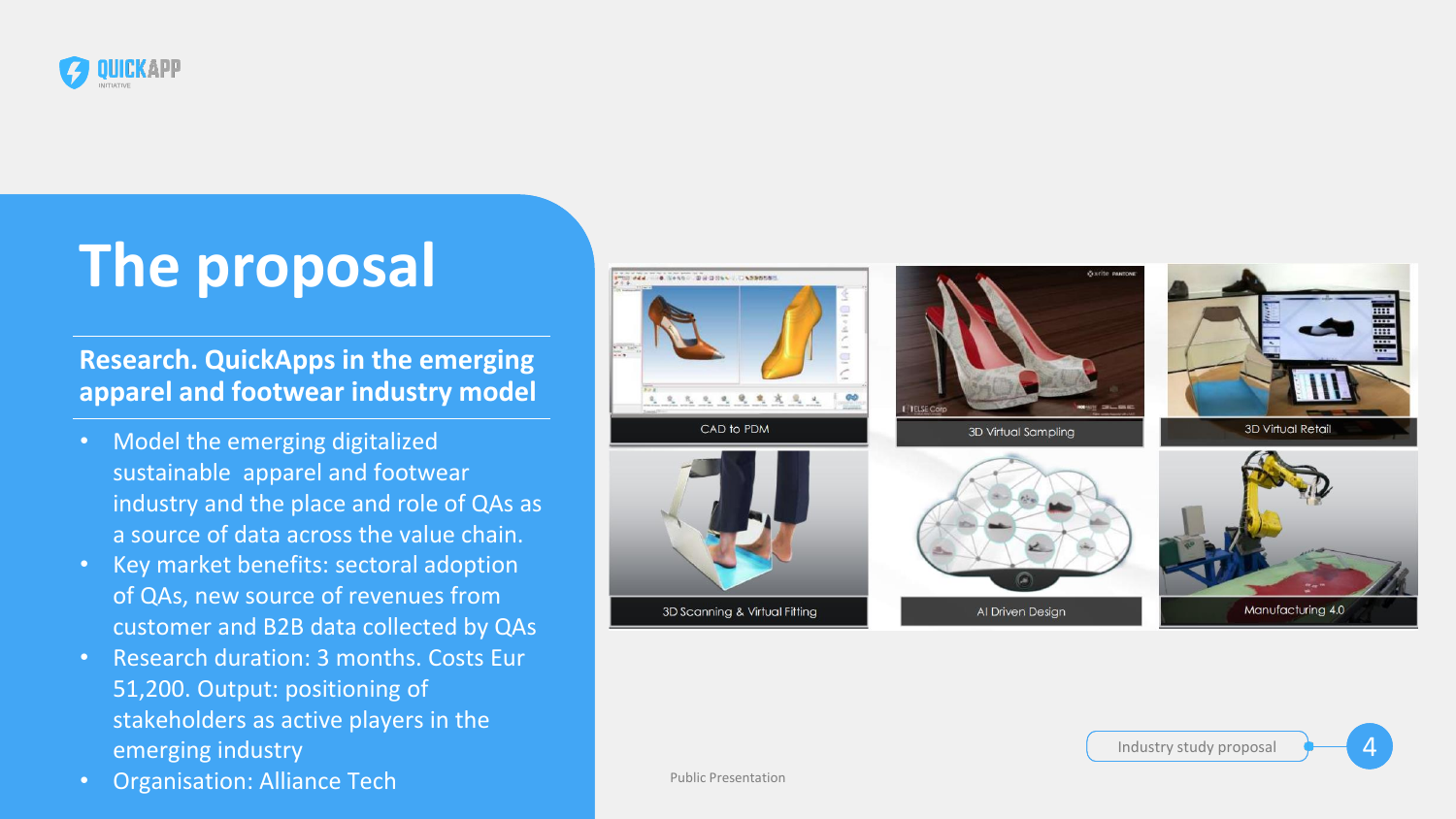### **Design a strategic position for QA stakeholders in the emerging sustainable apparel and footwear industry**

#### **The approach creates a "sustainable by design" industrial model, reducing overproduction, waste, emissions**



## Essential goals

### **Integrate QAs with core businesses of stakeholders**

5

Show how QAs, within particular industry, can be integrated with main products of stakeholders, e.g. cloud retail, b2b software etc

Industry study proposal

#### **Grow the addressable QA market in Europe**

Use the sectoral adoption of QA to disseminate the technology in European markets, avoiding high marketing costs. Success can be repeated in other industries.

#### **Design new business models for QAs**

Show how QAs are a source of customer data for all participants of the value chain from designers to material suppliers to manufacturers and retailers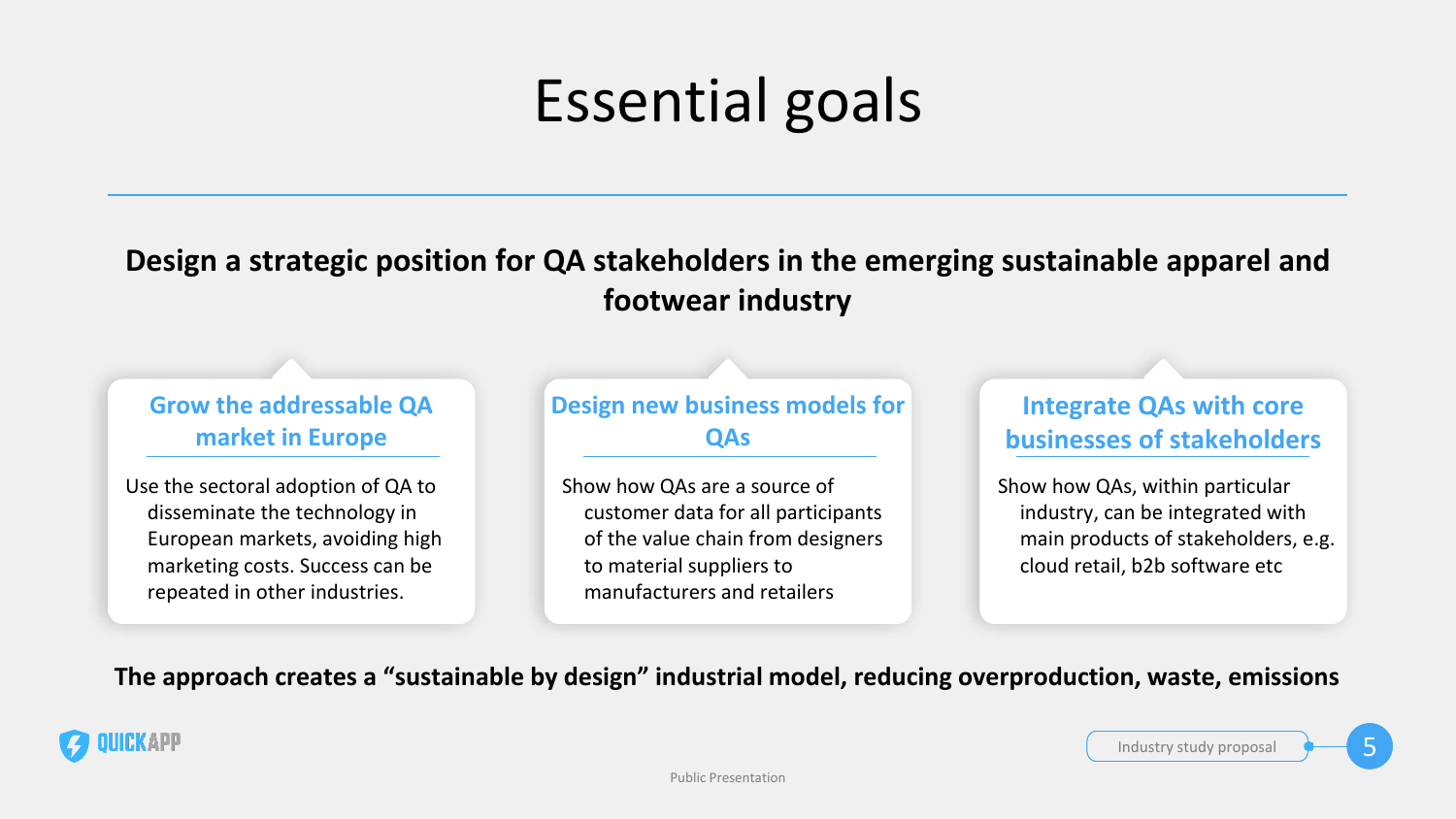# Sustainability

The emerging industry model is not only sustainable by design, but thanks to QuickApps, it will provide comprehensive data that will help control impacts of every element of the value chain



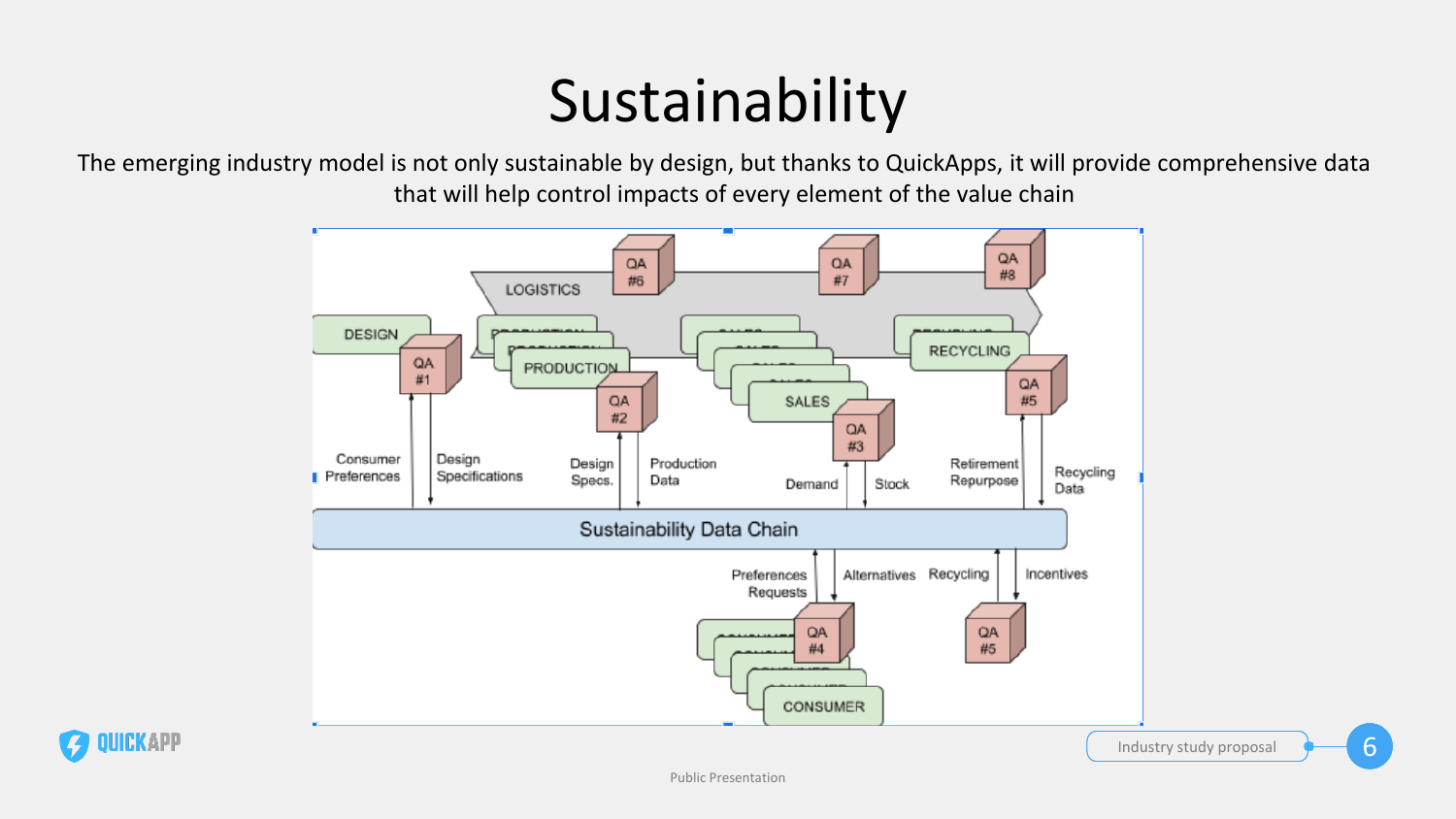## Anticipated benefits

Public Presentation



This research is a necessary

step for planning of:

**01 02 03 04** R&D Acquisitions Revenue models of QA and beyond A tool to build the strategy and tactics for QA dissemination across marketing and the industry. Can be replicated in other industries marketing Identified gaps in value chains will allow to plan the necessary R&D Identified gaps or vulnerabilities in value chains will point at startups or technologies to acquire Revenue models of QA and beyond will open doors for co-creation of new value chains with other stakeholders of apparel and footwear industry leading to new revenue streams



Public Presentation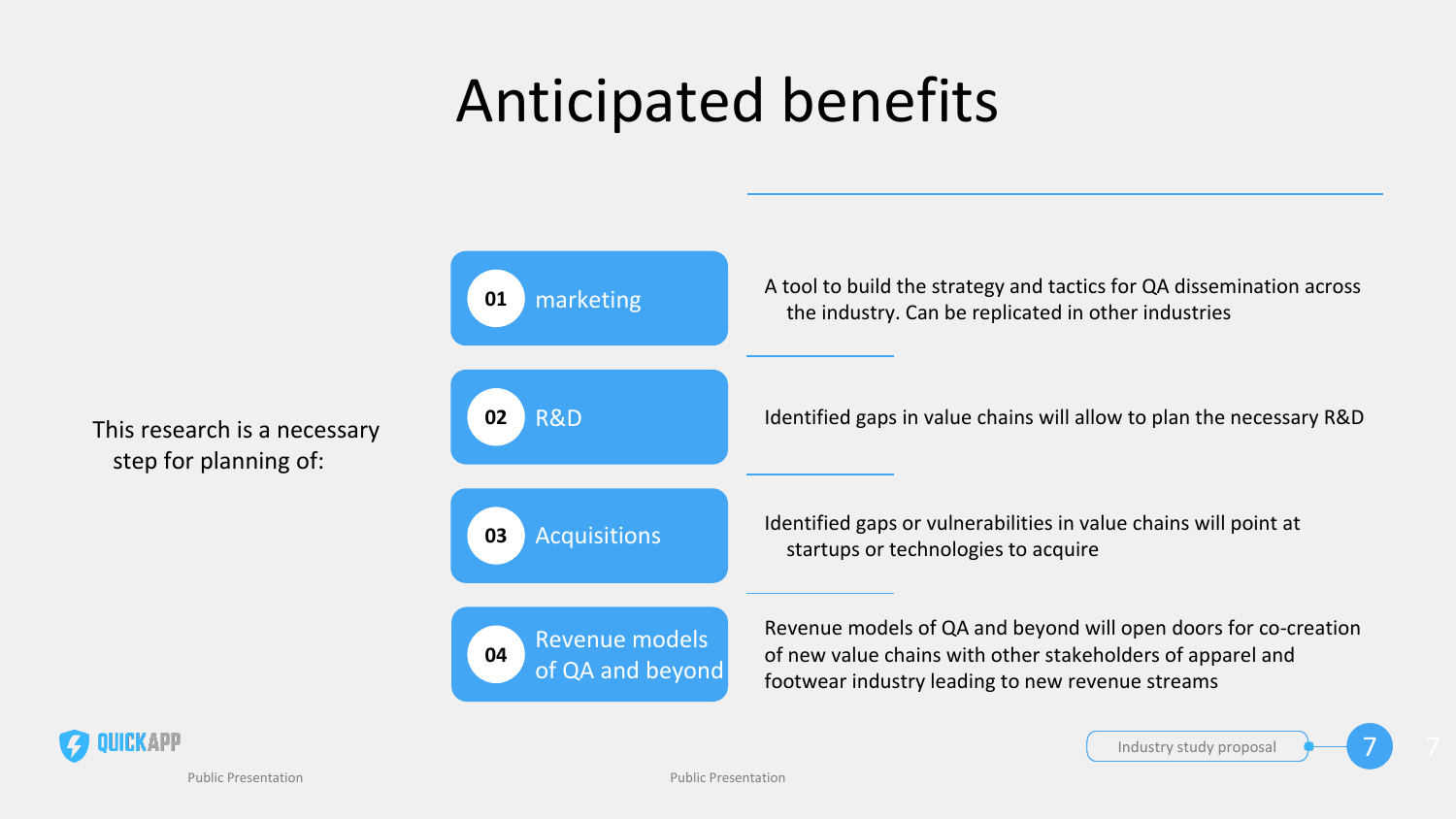**Month 4** (extension to initiate the next phase)

Identification of possible scenarios of **introduction of QA** into value chains





Identification of possible ways of **commercial integration** of QA, e.g. Huawei cloud services and manufacturing 4.0

**Positioning of a stakeholder** in the current and future sustainable apparel and footwear ecosystems, including the identification of ecosystem components that should be developed, or integrated, to maximize stakeholder's role.

Preparation of the launch of the **multistakeholder "Integration Program"**  around stakeholder's initiative, based on results of this research

Identification of potential **stakeholders from other industries**  (retail, telcos, manufacturers)

Stakeholder's industryspecific strategy

Multi-stakeholder industrial program for 1-3 years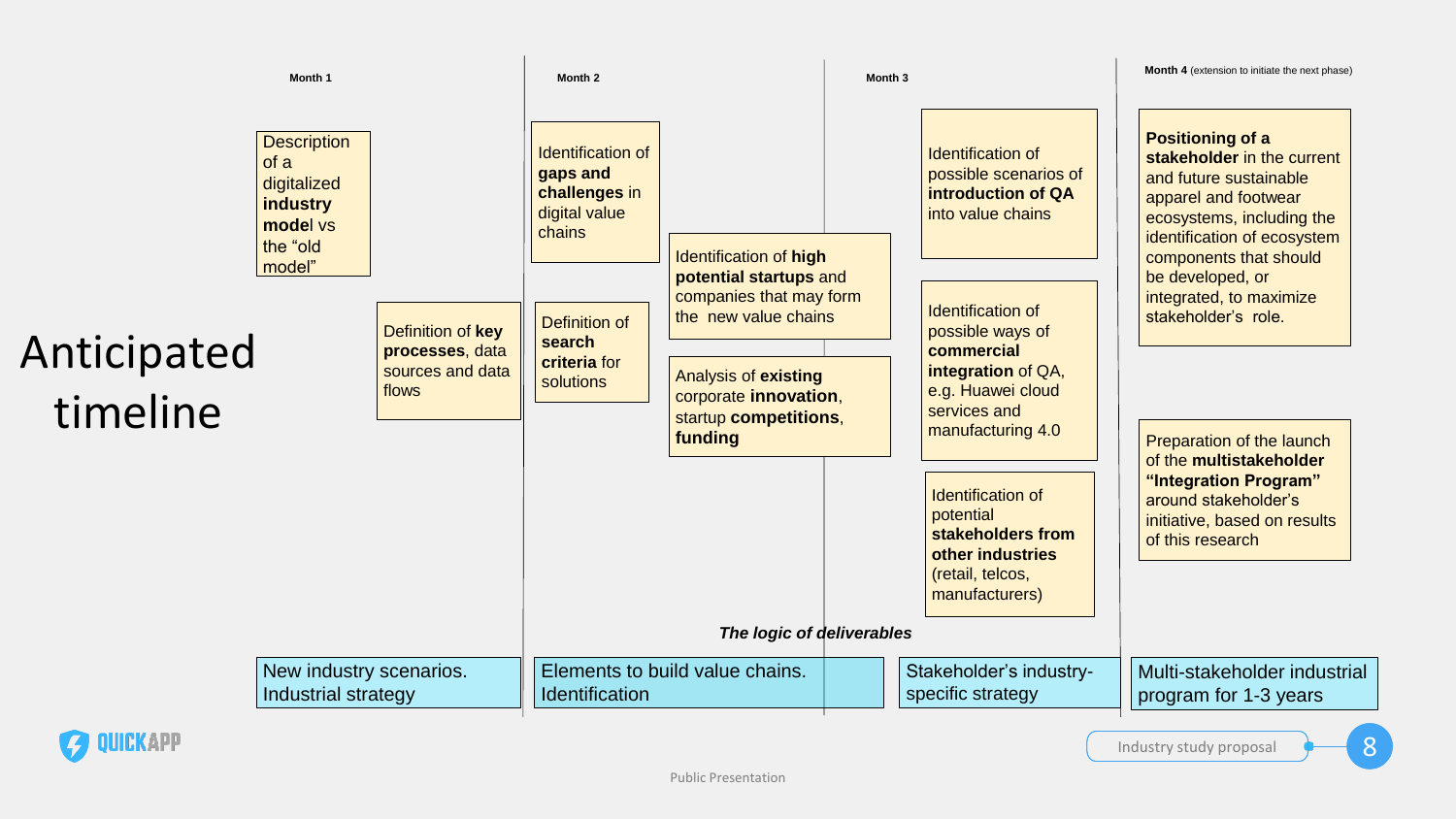### Proposed team

#### **Alliance Tech** will commit the following team



#### **[Konstantine Karczmarski \(Project Lead\)](https://www.linkedin.com/in/konstantine-karczmarski-5a352618/)**

• Co-founder of Alliance Tech, 30 year of innovation entrepreneurship, teacher at ITMO University (St.Petersburg)



#### **[Andrey Golub \(industrial and scientific expertise\)](https://www.linkedin.com/in/andreygolub/)**

• Co-founder and CEO of ELSE Corp (Italy), "a virtual retail company" and general manager of ICOL Italy





#### **[Adrien Henni \(sustainability architect\)](https://www.linkedin.com/in/adrien7105/)**

• Co-founder of Alliance Tech. + East-West Digital News with 20+ years in high-tech and venture businesses, VC and angel investing

- 1x Business analyst specializing in fashion tech (to be identified)
- 1x Business analyst specializing in sustainability (to be identified)
- As a collaborative study, others are warmly welcomed to participate

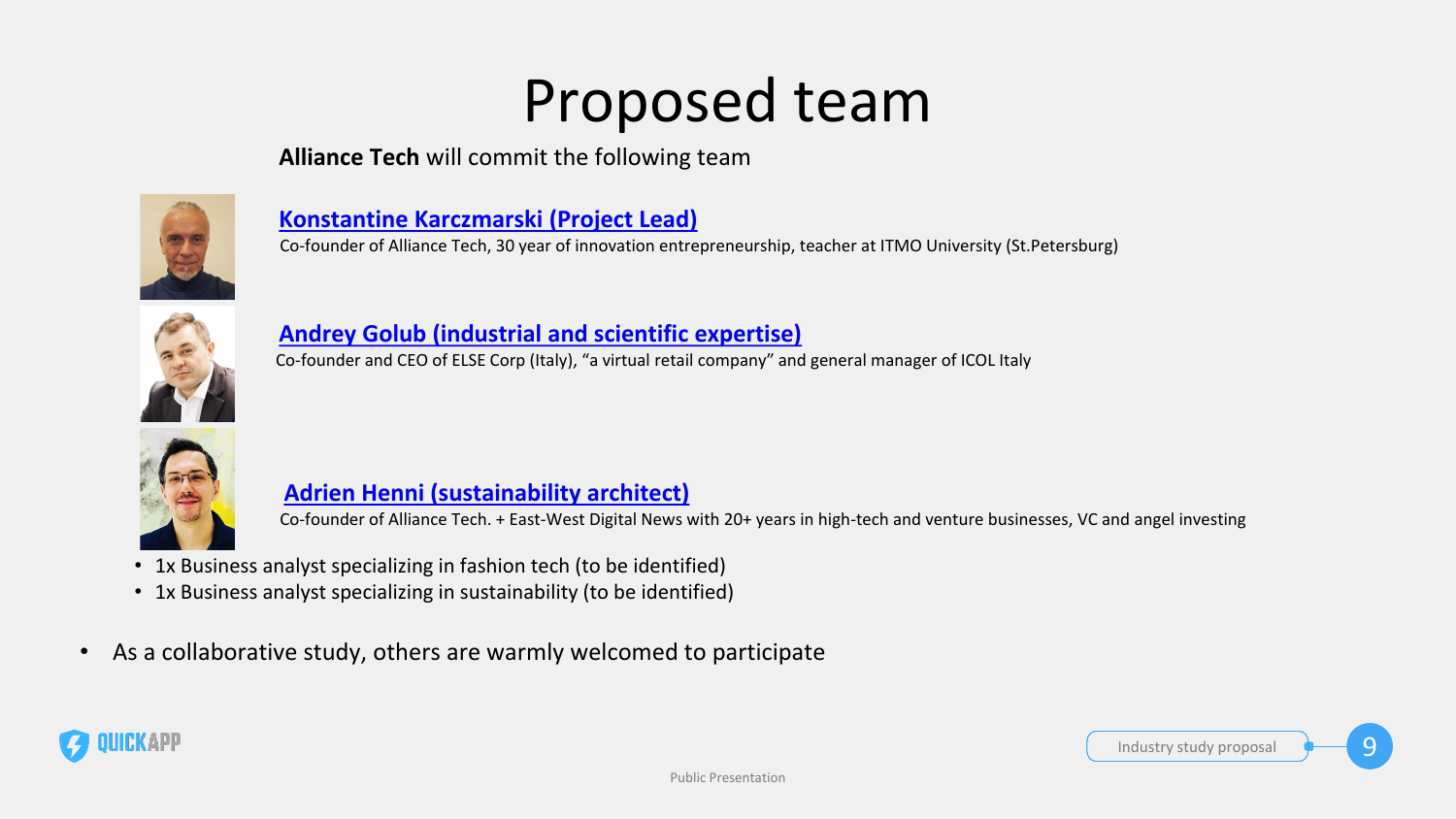# Anticipated budget

| Position                                      | <b>Name</b>                | Cost            | <b>Duration</b> | Cost unit         |
|-----------------------------------------------|----------------------------|-----------------|-----------------|-------------------|
| Project Lead,<br>Business architecture        | Konstantine<br>Karczmarski | €12,000         | 12 man-days     | €1000 per man-day |
| Technology architect                          | Andrey Golub               | €10,000         | 10 man-days     | €1000 per man-day |
| Sustainability architect                      | Adrien Henni               | €10,000         | 10 man-days     | €1000 per man-day |
| Fashion tech analyst                          | Х                          | €5,000          | man-days        | €500 per man-day  |
| Sustainability analyst                        | Υ                          | €5,000          | man-days        | €500 per man-day  |
| Administrative fee (1)                        |                            | €4,200          |                 | 10%               |
| Miscellaneous and<br>administrative costs (2) |                            | Up to<br>€5,000 |                 |                   |
|                                               | Total                      | €51,200         |                 |                   |